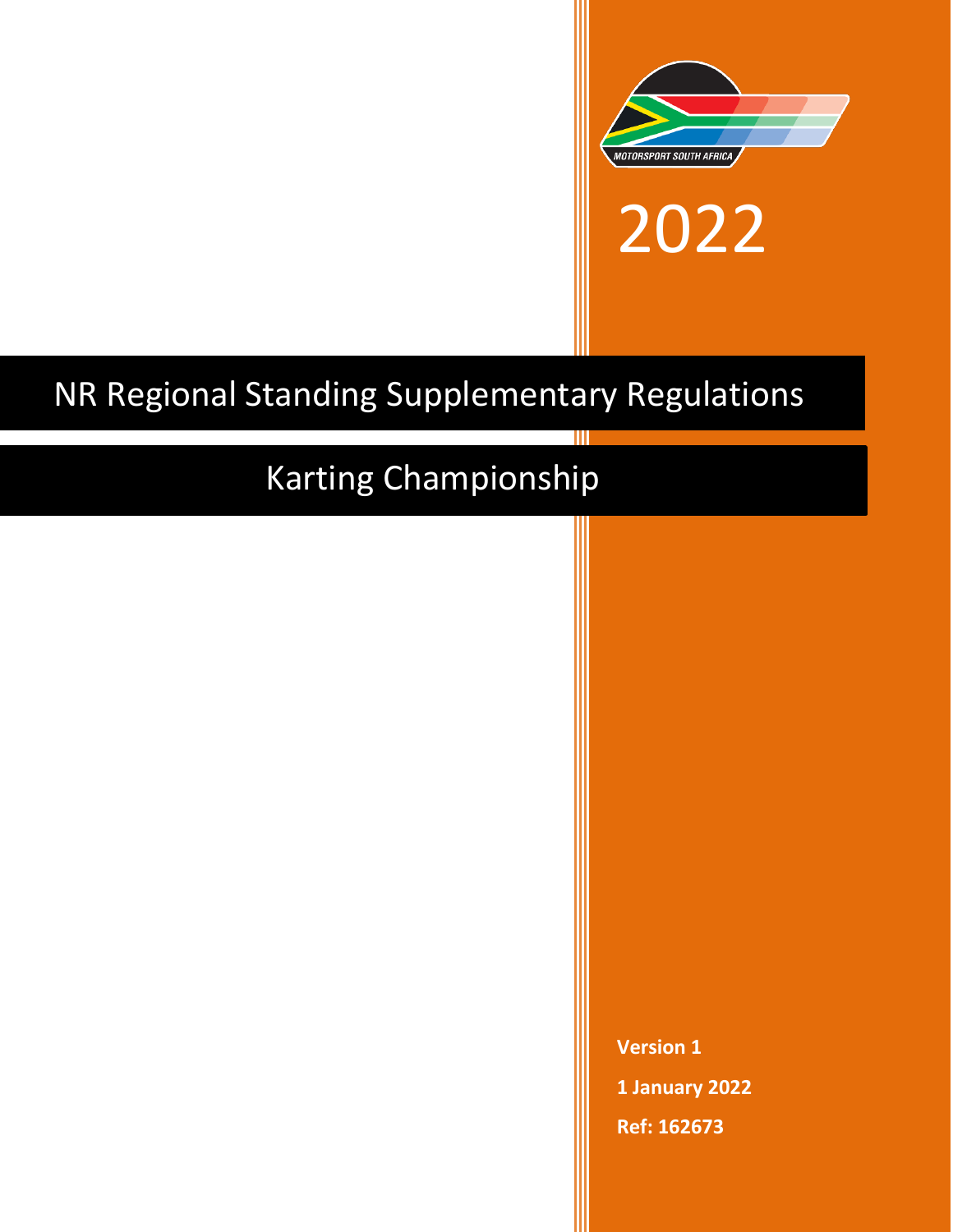## **REVIEW AND AMENDMENTS**

Amendments and updates to the rules will be recorded in the Amendment Record, detailing the updated version, date of approval of the amendment and a short summary of the amendment. The new version of the rules will be published by MSA at least seven (7) days prior to the next event being held unless a shorter notice period is approved by MSA.

#### **AMENDMENT RECORD**

| <b>Modified Rule</b><br><b>Number</b> | <b>Date Applicable</b> | Date of<br><b>Publication</b> | <b>Clarifications</b> |
|---------------------------------------|------------------------|-------------------------------|-----------------------|
|                                       |                        |                               |                       |
|                                       |                        |                               |                       |

## **2022 REGULATIONS AND SPECIFICATIONS FOR THE NORTHERN REGION REGIONAL ROK KARTING CHAMPIONSHIP**

#### **1. CONTROLLERS**

The controllers of the championship will be Motorsport South Africa (herein referred to as MSA) and the Northern Regions Regional Committee.

## **2. VALIDITY OF REGULATIONS**

For the calendar year of 2022.

## **3. AIM OF THE CHAMPIONSHIP**

The aim of the championship is to declare a Northern Regions Regional Champion in each of the nominated classes.

## **4. REGULATIONS**

4.1 Karting is administered under the provisions of the General Competition Rules of Motorsport SA (GCR's), these Standing Supplementary Regulations (SSR's), the class specific Regulations and other regulations and instructions which may from time to time be issued by Motorsport SA (hereinafter referred to as MSA) and the Supplementary Regulations published for each particular kart competition.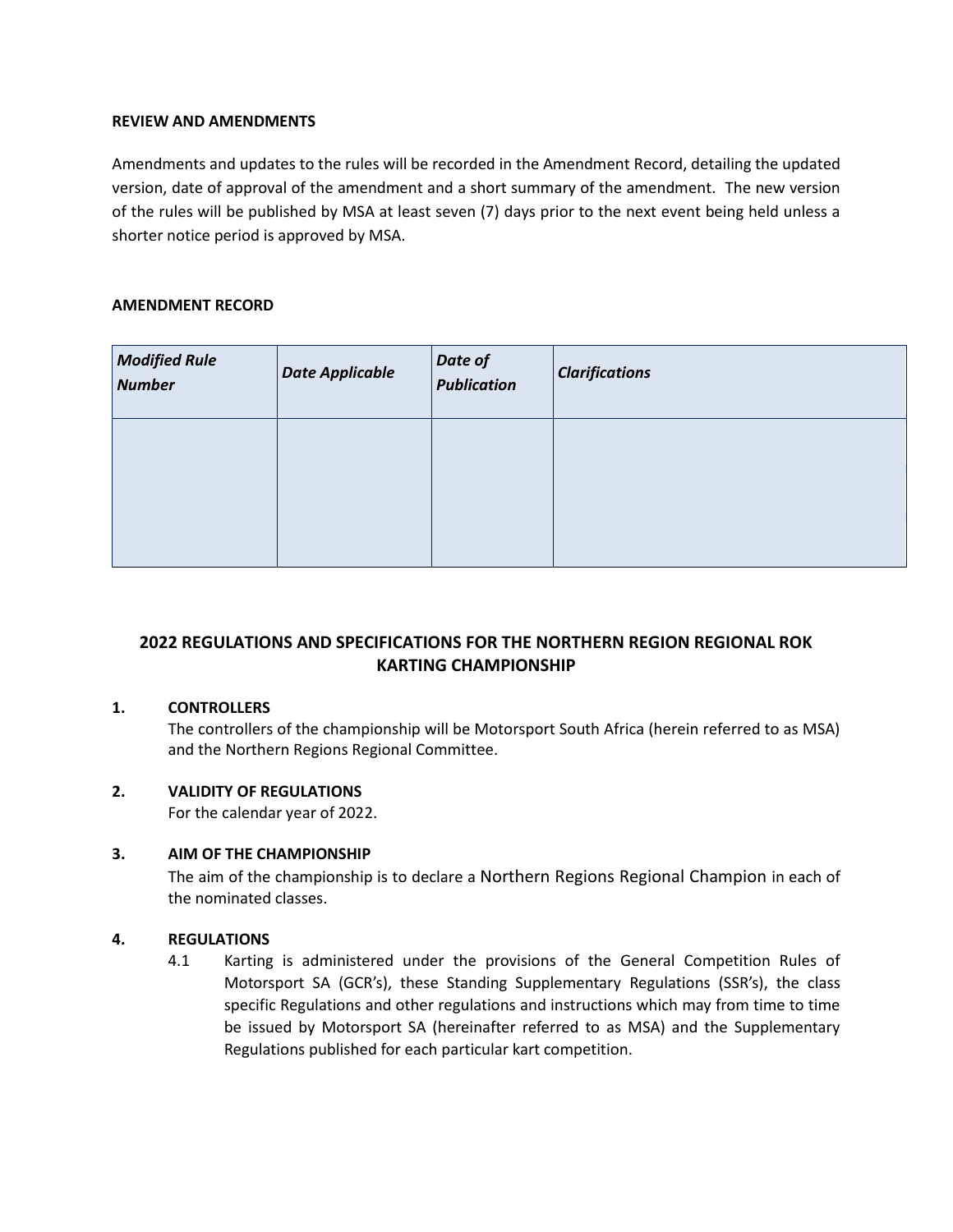- 4.2 **ANY** proposed amendments to these Championship Regulations must be submitted to the MSA Regional Committee for approval. Changes will generally only be for Safety or Force Majeure issues.
- 4.3 Where individual regulations are silent on an issue, and in the event of any dispute, the National SSR's will take precedence.

## **5. ELIGIBILITY**

- 5.1 The Championship shall be open to all competitors residing in the Northern Regions and who hold a minimum of valid MSA Regional competition licence for Karting.
- 5.2 Any competitor who is not a resident in the Northern Regions and wishes to score in the Championship must apply as per GCR 60 i.

## **6. CHAMPIONSHIP EVENTS**

All nominated 2022 calendar events

## **7. CLASSES**

- 7.1 Kid Rok
- 7.2 Bambino
- 7.3 Micro Max
- 7.4 Mini Max
- 7.5 Mini Rok
- 7.6 Junior Max
- 7.7 OKJ
- 7.8 Senior Max
- 7.9 KZ2
- 7.10 KZ Masters
- 7.11DD2 & DD2 Masters

## **8. POINT SCORING**

- 8.1 Competitors found guilty of an infringement, resulting in exclusion, will score zero (0) points and can be used as dropped points. Exclusions as a result of a technical infringement will score zero (0) points and cannot be used as a dropped point. The competitors 18 out of 21 heats from the 7 championship rounds will count towards the final championship standings. The competitors worst three heats will be used as dropped points. Events not participated in may be counted as drops except for the last round of the championship.
- 8.2 Points will be allocated as follows based on finishing positions 35, 32, 30, 29, 28 and so on. Non-finisher 5 points less than lowest placed finisher. A finisher will be deemed to have completed more than 67% of race distance.
- 8.3 In the event of a tie having to be resolved to declare a winner, preference will be given to the competitor having the greatest number of first places. If a tie remains, the greatest number of second places, failing this third places, and so on, will be considered. Should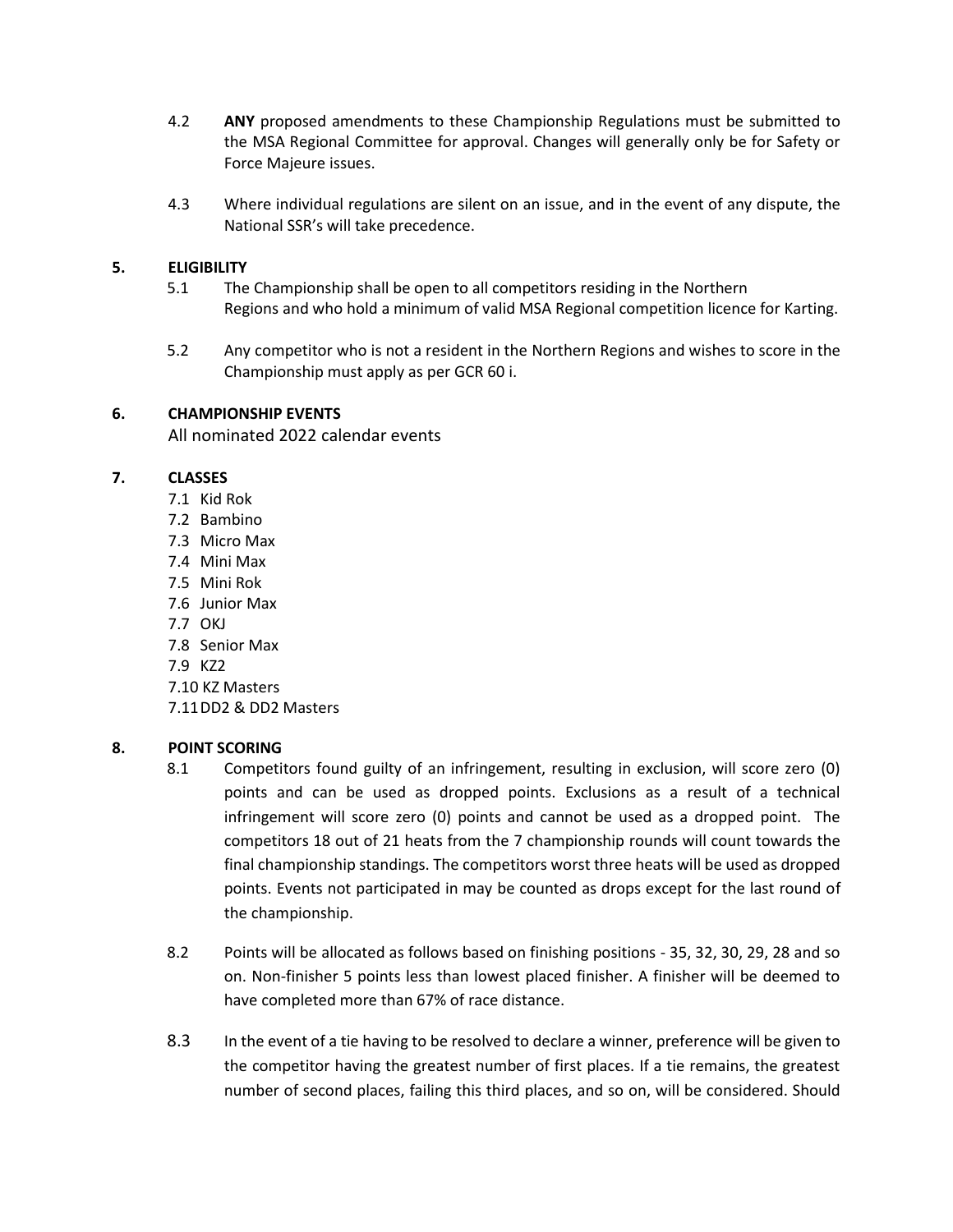there still be a tie; the competitor having the highest score in the last race shall take preference.

- 8.4 It is incumbent on the Promoters to ensure that the results and Entry list depict the Domicile of competitors and/or to provide sufficient information for MSA to determine the eligibility of the drivers in respect of allocation of points.
- 8.5 If any meeting or race/heat is not run, these will be used as "0" point drops by Competitors. Should any event or races not be run, the Controllers reserve the right to run additional races in the remainder of the Championship to make up for these races not run.

## **9. MINIMUM STARTERS**

- 9.1 Where a race includes drivers who are ineligible for the Championship, eligible drivers will score points in the championship as though the ineligible drivers had not participated at all. (Refer GCR 228).
- 9.2 Drivers who are ineligible for the Championship will still classify on the day.
- 9.3 In order for a class to qualify for the declaration of a championship, there must be an average of 6 starters per class across the 2022 season.

#### **10. CHAMPIONSHIP FORMAT**

The championship will consist of seven rounds with 3 heats on the day.

#### **11. MINIMUM DISTANCE TO BE COVERED - PER RACE**

- Bambino Minimum 8km & Maximum 10km
- KID Rok Minimum 8km & Maximum 12km.
- Micro Max, Mini Rok/Max: Minimum 10km & Maximum 15km
- KZ & KZ Masters Minimum 12km & Maximum 25km
- All other classes: Minimum 15km & Maximum 25km

## **12. AGES AND WEIGHTS**

- 12.1 Age: Refer to 2022 MSA National Sporting Regulations
- 12.2 Weights: Refer to 2022 MSA National Technical Regulations

## **13. QUALIFYING**

13.1 Each class will be given a ten (10) minute session with the fastest lap time being the starting position for Heat 1. Heat two (2) starting position will be the fastest lap time posted by him/her in heat one (1). Heat three (3) starting position will be the fastest lap time posted by him/her in heat two (2). Or as per the 2022 Karting Handbook at the discretion of the organizers.